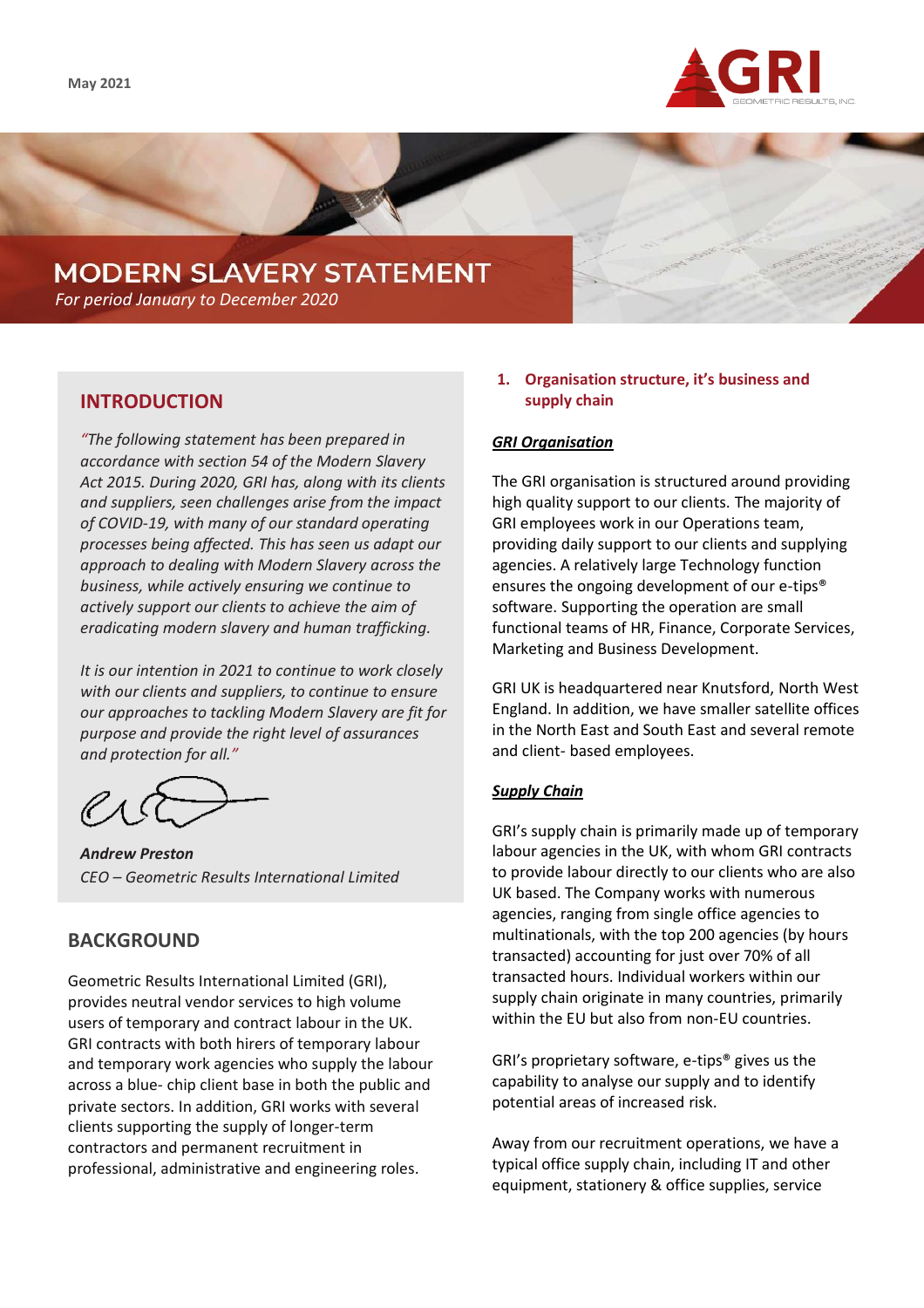

providers for waste management, facilities and our external advisory providers.

## **2. Policies in relation to slavery and human trafficking**

In 2020 we completed an annual review of all of our policies associated with our approach to modern slavery. We have in place a specific Modern Slavery Policy, complemented by a Response Plan that provides practical guidance on dealing with modern slavery concerns to our employees. These documents were created to set out corporate expectations on the management of modern slavery risk within our supply chain, and to ensure GRI have the necessary procedures in place to deal with the increased modern slavery risk that is inherently associated with work within the recruitment sector. This is specifically so for the industries of food production and distribution, and waste management, sectors in which GRI have a number of clients. These are further supported by our Disciplinary, Grievance & Whistleblowing policies.

Our Modern Slavery Response Plan was created in partnership with the Slave Free Alliance who were able to offer their expertise in this area to provide additional support and guidance.

## **3. Due diligence process**

We have a standard set of terms which agency suppliers are required to comply with. These outline the minimum set of expectations that GRI have in regard to our supply chain's commitment to both compliance with the provisions of the Modern Slavery Act, and all relevant employment legislation currently in place to prevent exploitation of workers. These include requirements for suppliers to:

- Have in place appropriate policies of their own regarding Modern Slavery.
- Conduct their own internal due diligence process on their supply chain.
- Ensure no staff have a connection to any prior or current modern slavery investigations.

In 2020 we completed the roll-out of our Modern Slavery survey as part of our audit process with our agency suppliers. To date we have had over 650 responses, which has provided us with a better understanding as to the level of engagement with

anti-slavery activities within our supplier base. Some key insights here include:

- 12% of respondents meet the threshold for a legally required Slavery Statement and provided GRI with a copy to review.
- 85% of respondents have in place a Modern Slavery policy, which was then shared with GRI as part of the survey.
- 79% of respondents have a MS training programme in place for their internal staff.
- 98% of suppliers have internal controls for ensuring NMW compliance.

From this data, GRI have been able to:

- Gain assurance on the compliance of legally mandated supplier Slavery Statements and provide some guidance to suppliers where Statements fall short of expected content.
- Ascertain that not all suppliers are currently complying with the contractual requirements for suitable policy documents to be in place, and as such have created audit actions to be followed up in the next audit cycle.
- Identify an area of improvement for suppliers in relation to Modern Slavery training, and we will look at options to support suppliers on this during 2021.

GRI have also recently become a sponsor of the Responsible Recruitment Toolkit. This decision comes after discussions with RRT in 2020 about the benefits this provides to labour providers, and the many tools available for improving recruitment processes. GRI is now able to offer full free access to the toolkit to all current suppliers, allowing them to take ownership of their recruitment processes, and to ensure best practice across their full recruitment cycle.

**4. Parts of the GRI business and supply chains where there is a risk of slavery and human trafficking and the steps taken to assess and manage that risk**

At GRI we have two distinct types of supply, our largest supply chain being through our agency partners supplying labour on behalf of our clients. In addition, we have a typical supply chain of goods and services supporting the running of our business.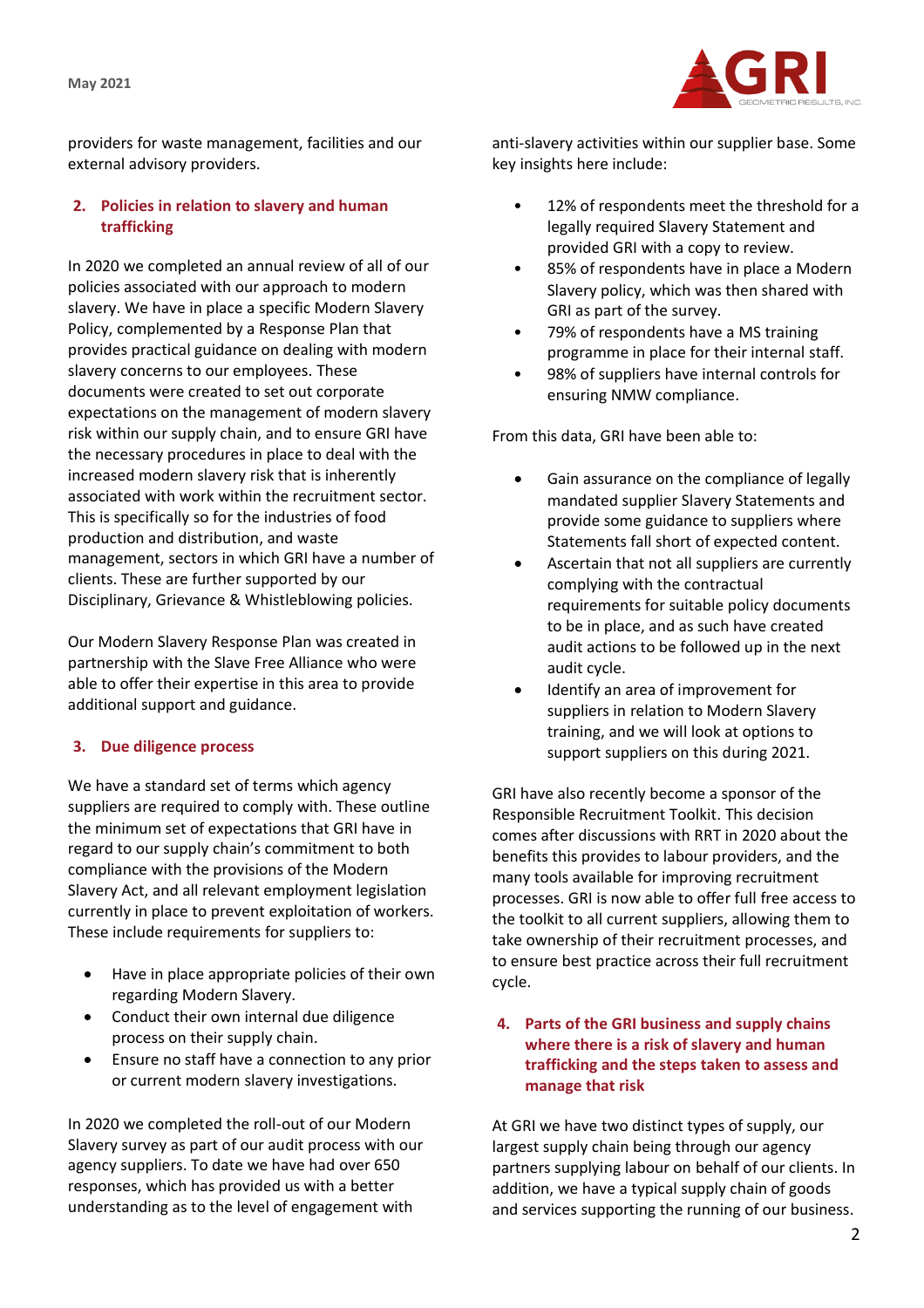**May 2021**



# *Agency Suppliers*

Our largest distinct supply chain area is the recruitment agencies we engage with on behalf of our clients. It is this supply chain that holds the largest modern slavery risk for GRI, due to the volume of temporary workers used across a variety of sectors and job categories. We are able to use our proprietary software, e-tips®, to analyse this supply of temporary labour through our agency supply chain and can consider variables including role type and pay rate, industry sector and geographical working location.

Some headline figures in relation to our 2020 supply are shown in the tables below**<sup>1</sup>** .

| <b>Total hours transacted</b>                                      | 34,053,515 |
|--------------------------------------------------------------------|------------|
| <b>Spend under management</b>                                      | >£1bn      |
| <b>Number of agencies</b>                                          | 1816       |
| <b>Number of workers</b>                                           | 121,891    |
| <b>Number of countries of origin</b><br>reported by agency workers | 149        |

## **Top 10 countries of origin**

| 1.  | United Kingdom <sup>2</sup> |
|-----|-----------------------------|
| 2.  | Romania                     |
| 3.  | Nigeria                     |
| 4.  | India                       |
| 5.  | Poland                      |
| 6.  | Italy                       |
| 7.  | Portugal                    |
| 8.  | Zimbabwe                    |
| 9.  | Spain                       |
| 10. | Ghana                       |

#### *<sup>1</sup>Source: e-tips®*

*<sup>2</sup>Agency workers from the United Kingdom make up 61% of our agency supply.*

There have been some minor changes to the breakdown of the country of origin for the agency workforce. Slightly less workers than in 2019 came

from the UK, down 3%. There has also been a reduction in the number of European countries in the top 10, suggesting that Brexit has impacted the workforce somewhat. GRI intend to continue to monitor this across 2021 to see if there is any impact with regards to modern slavery concerns. If any increased risk is determined, GRI will consider implementing necessary controls to mitigate this as appropriate.

## *Supply of goods and business services*

We have mapped our goods and business services supply chain and used a risk mapping methodology to identify suppliers with potential higher risk. At this stage this exercise has been limited to our tier 1 suppliers. Our methodology includes consideration of spend and sphere of influence with our suppliers.

This risk mapping exercise has shown us that this area of our supply chain carries low levels of risk associated to Modern Slavery. We will continue to review our suppliers and take advice from external sources on the way in which we engage with these suppliers to ensure modern slavery risk is minimised as much as possible.

## *Summary of steps taken to assess and manage risk*

- $\checkmark$  In 2018, GRI took the decision to become founding members of the Slave Free Alliance in order to benefit from their expert support. 2020 saw us enter our third membership year. We have worked with Slave Free Alliance throughout the year, attending many of their informative webinars, allowing our corporate teams to remain up to date on legislative requirements and best practices.
- We reviewed and updated our Disciplinary, Grievance and Whistleblowing policies to align them to our Modern Slavery Policy.
- $\checkmark$  We have successfully introduced an in-depth process review around Modern Slavery as part of our agency audit process. This was requested from every supplier that underwent an audit with GRI in 2020.
- $\checkmark$  Our corporate induction programme has been formalised to include a review of all relevant policies, ensuring all new starters are exposed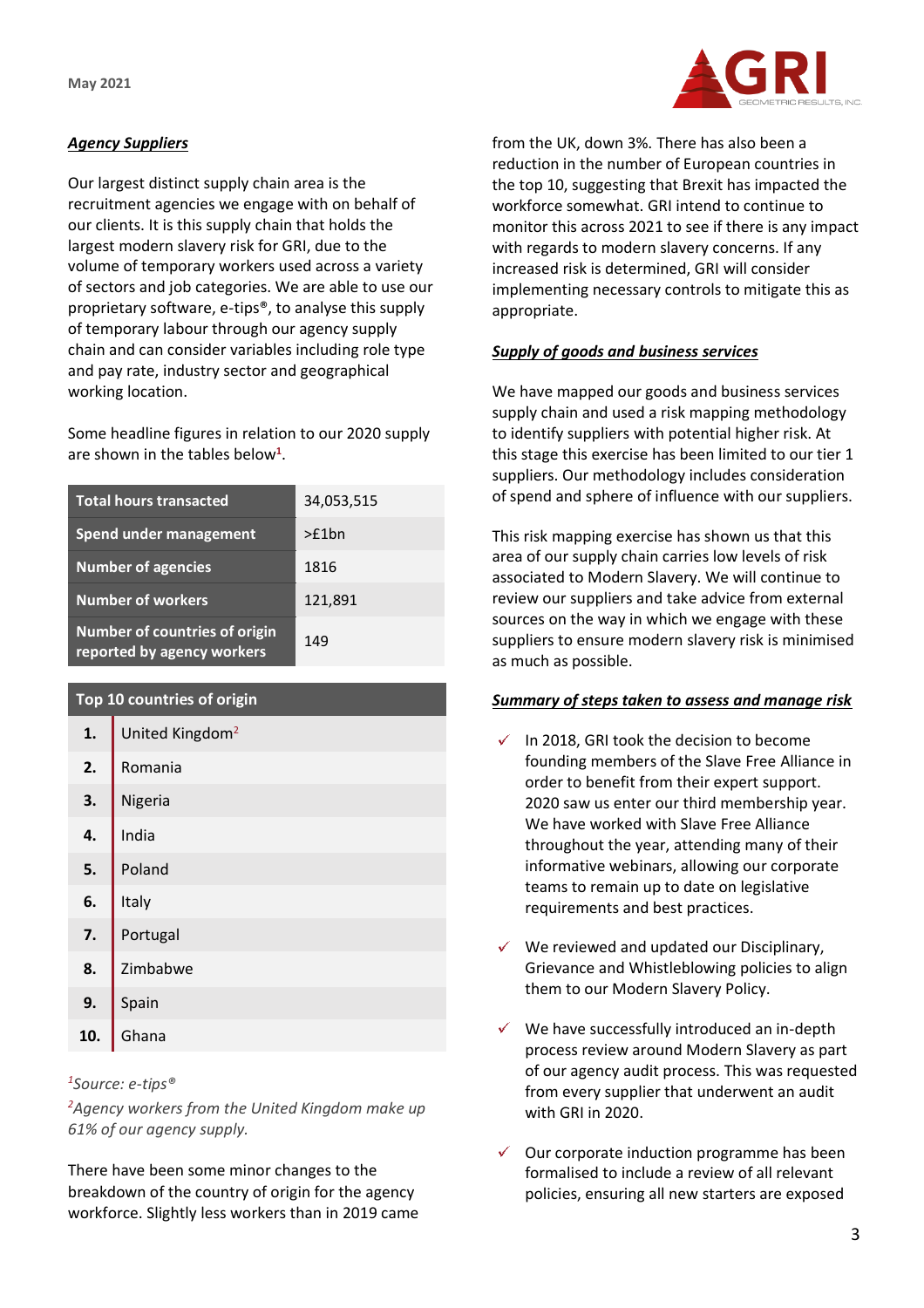

to the ethos of GRI and our working practices in relation to Modern Slavery within 1 month of joining the team.

- $\checkmark$  We have worked with account teams to raise awareness and to better enable them to support their client contacts with their modern slavery response.
- $\checkmark$  All operational staff completed a training course on the key signs of Modern Slavery within the recruitment process in December 2020. This was provided by the training team within Slave Free Alliance.

### **5. Effectiveness in ensuring that slavery and human trafficking is not taking place in our business or supply chain**

We saw a small decrease in concerns raised via our account teams in 2020 against 2019. These have been investigated thoroughly internally, and where appropriate GRI have cooperated with police investigations. There were no confirmed cases of modern slavery affecting individuals employed within the GRI supply chain, and we aim to encourage more of our suppliers to report concerns they have within their businesses to us, so that we can work in partnership to reduce risk across the board.

Some of the decrease in reporting we believe comes from the impact of COVID-19. Many of our agency suppliers ceased face-to-face engagement with workers, and so the key opportunities for spotting the signs of slavery may have been reduced. This is a challenge faced across the recruitment industry, and GRI will be working with the agency suppliers to increase awareness and understanding of the 'red flags' of slavery, to mitigate some of these concerns.

In 2019, we introduced a post-investigation review stage to our process, where all instances of suspected modern slavery are reviewed and assigned one or more causality categories to understand where the risk could have been mitigated more effectively. These include as examples:

- Supplier Vetting Failure
- GRI Process Failure
- Reporting Issue

This categorisation has allowed us to identify trends and causes more effectively and has also given us clearer recommendations to make to clients and suppliers in support of their modern slavery processes.

In 2020, GRI have also moved the responsibility for managing all Modern Slavery activity to the newly created Corporate Services department. They sit as a connection between all other areas of the GRI business, and as such are best placed to liaise with all employees on these matters.

### **6. Training on modern slavery and human trafficking available to GRI staff**

In 2020, scenario-based refresher training was completed by all GRI employees in our account management teams and across our corporate services teams, to support them in assessing risk and giving them the tools to effectively follow up in the event of incidents being identified. This training was provided by the Slave Free Alliance training team, who were able to provide valuable learnings for the entire team.

## *Continuous Improvement*

We are committed to continuously working to strengthen our approach to tackling the threat of modern slavery and human trafficking in our business and supply chain. Our journey continues in 2021 and our priorities for this period are as follows:

- Audit at least 75% of the agencies currently engaged with GRI.
- Ensure all supplier agency audits completed include a review of Modern Slavery processes
- Ensure that 100% of new joiners to GRI have read and understood the company policies relating to slavery and exploitation.
- 90% of GRI account management teams to attend refresher scenario-based training.
- Review the content of the induction training to ensure it remains current and relevant.
- Increased agency engagement to support our suppliers in identifying and mitigating risk.
- Focus on introducing more suppliers to the Responsible Recruitment Toolkit, while also